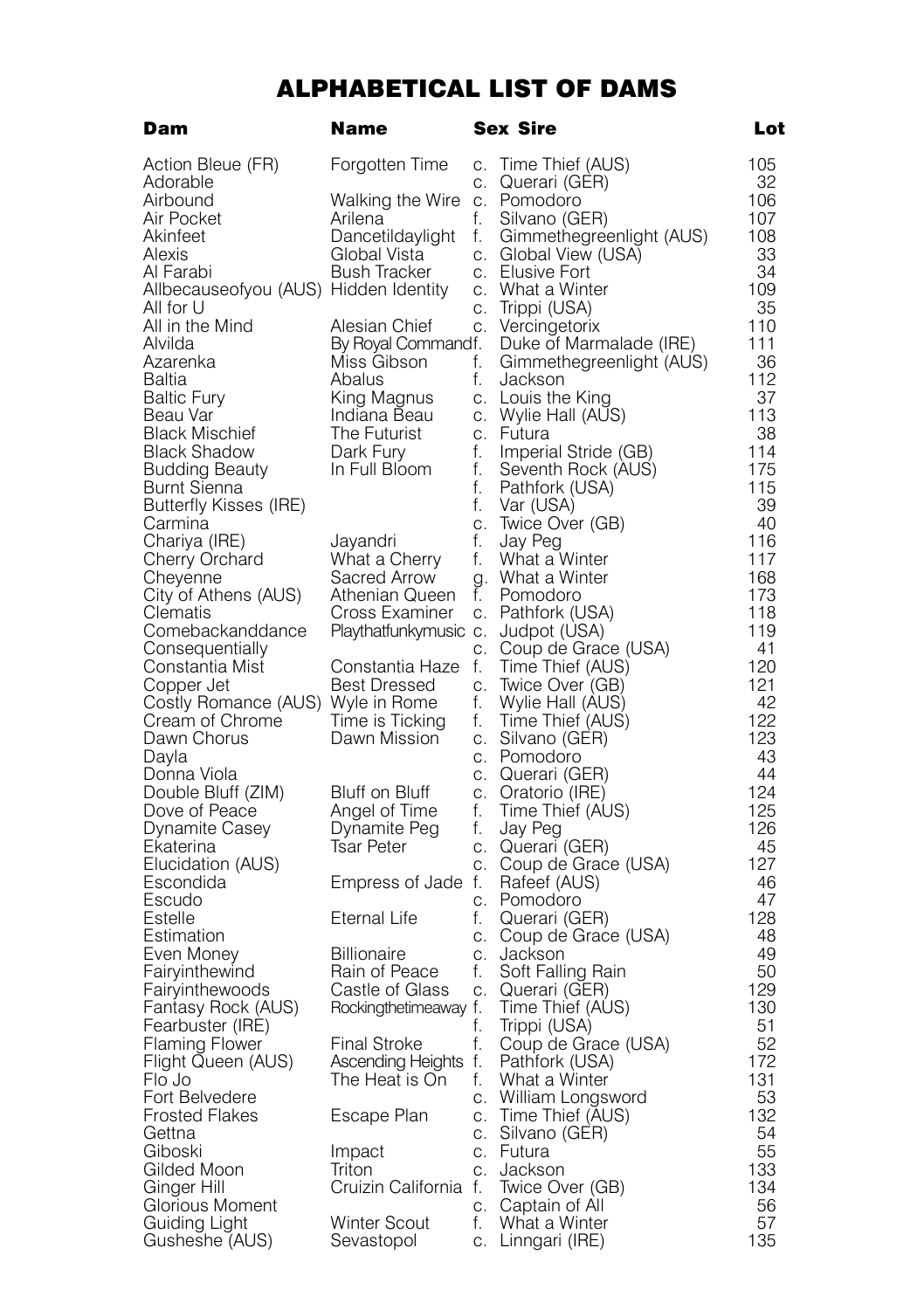| Dam                                 | Name                   |    | Sex Sire                               | Lot          |
|-------------------------------------|------------------------|----|----------------------------------------|--------------|
| Hadarama (IRE)                      |                        | С. | Dynasty                                | 58           |
| Happy Archer (AUS)                  | Slings and Arrowsc.    |    | Trippi (USA)                           | 59           |
| Happy Heart                         | Always on Time         | f. | Time Thief (AUS)                       | 136          |
| Heart of Destiny (AUS)              | Hearts I hunder        | С. | Greys Inn (USA)                        | 137          |
| High Season                         | Bellevarde             | f. | Master of My Fate                      | 60           |
| Hollywood Dreams                    | Habsburg               |    | c. Dynasty                             | 61           |
| Hope Downs                          | Louis Diamond          | f. | Louis the King                         | 62           |
| Ice House                           | Frozen Snow            | f. | Elusive Fort                           | 138          |
| <b>Icy Spirit</b>                   | Lofty Spirit           | f. | Noble Tune (USA)                       | 139          |
| I Lived                             | Incredibill            |    | c. William Longsword                   | 63           |
| Impressive Rock (AUS) Tomatoe Timer |                        |    | c. Pomodoro                            | 140          |
| Impressive Rock (AUS) Gold Rock     |                        |    | g. Pomodoro                            | 174          |
| Irish Myth                          | Irip to Ireland        | t. | Trippi (USA)                           | 64           |
| Its Freezing                        |                        | С. | Master of My Fate                      | 65           |
| Janis                               | Piece of My Heart f.   |    | Coup de Grace (USA)                    | 66           |
| Jubilante                           | Queenstown             | f. | Coup de Grace (USA)                    | 141          |
| Juzztine                            | Zoutman                | C. | <b>Elusive Fort</b>                    | 142          |
| Kaleido                             | Precious Stone         |    | g. Seventh Rock (AUS)                  | 167          |
| Katara                              | Jaytara                | t. | Jay Peg                                | 143          |
| Katembe                             |                        | f. | Duke of Marmalade (IRE)                | 144          |
| Katie Em                            | All the Time           | C. | Gimmethegreenlight (AUS)               | 145          |
| Katies Star                         |                        | C. | What a Winter                          | 146          |
| Keyra                               | Silvette               | f. | Visionaire (USA)                       | 147          |
| Khaleesi                            |                        | C. | Vercingetorix                          | 148          |
| Korea                               | Rocket Woman           | f. | Jackson                                | 149          |
| Lady Kelpie                         | Iransact               | C. | Querari (GER)                          | 150          |
| Lady of Scandal                     | Spy Master             | C. | Willow Magic (AUS)                     | 151          |
| Lady of the Fleece                  | Greek Myth             | C. | Jackson                                | 67           |
| Lady Var                            | Varry Green            | C. | Gimmethegreenlight (AUS)               | 152          |
| Lavish Gal                          | Equerry                | С. | Coup de Grace (USA)                    | 153          |
| Lielums                             | Midnight Cowboy c.     |    | Captain of All                         | 154          |
| Little Grey Wolf (IRE)              | Flying Vixen           | f. | Querari (GER)                          | 155          |
| Love Galore                         | Lyrics to Love         | С. | Quasillo (GER)                         | 156          |
| Luna de Victoria                    |                        | f. | Master of My Fate                      | 157          |
| Lunar Landing                       | Time Request           | f. | Time Thief (AUS)                       | 158          |
| Magnolia Lane (IRE)                 |                        | f. | Gimmethegreenlight (AUS)               | 159          |
| Malakeh (AUS)                       | Storm Jewel            | f. | Coup de Grace (USA)                    | 160          |
| Margaret Court                      | Power of Will          | C. | William Longsword                      | 68           |
| Mirth (AUS)                         |                        | C. | Querari (GER)                          | 161          |
| Miss Einstein                       | Future Thinker         | t. | Visionaire (USA)                       | 162          |
| Miss Lovita                         | Top Man                | C. | c. Louis the King                      | 69<br>163    |
| Miss Mischief<br>Miss Varlocity     | Jack Tarr              |    | Gimmethegreenlight (AUS)<br>c. Jackson | 70           |
| Mocha Blitz                         | Bloodonarose           | f. | Elusive Fort                           | 164          |
| Modern Muse (AUS)                   | Mounia                 | f. | Rafeef (AUS)                           | 71           |
| Moneycantbuymelove                  | <b>Future Contract</b> | f. | Futura                                 | 165          |
| Money Surger                        | <b>Hollow Point</b>    | C. | Iwice Over (GB)                        | 166          |
| Monte Carlo Girl                    | Double the Odds c.     |    | Twice Over (GB)                        | 72           |
| My Claire (GB)                      | Demelza                | f. | Rafeef (AUS)                           | 73           |
| Nordic Wind                         | Derecho                | f. | Coup de Grace (USA)                    | 1            |
| Northern Chorus                     | Happy and Glorious c.  |    | Gimmethegreenlight (AUS)               | $\mathbf{2}$ |
| Nossa (GB)                          | Nippy Winter           | f. | What a Winter                          | 3            |
| Not Sulking                         | Don't be Blue          | f. | Captain Al                             | 178          |
| Ntombe (AUS)                        | A Kings Return         | С. | Louis the King                         | 74           |
| Nu (IRE)                            | Name of the Game f.    |    | Twice Over (GB)                        | 4            |
| Ocean's Swell                       | Surfer Babe            | f. | Time Thief (AUS)                       | 75           |
| Paradise Square                     | Tankwa Star            | f. | Master of My Fate                      | 5            |
| Pearl Hostess                       |                        | C. | Jackson                                | 76           |
| Pearly Moon                         | Spotted Pearl          | С. | Time Thief (AUS)                       | 77           |
| Penny Serenade                      | Persistance            | C. | Querari (GER)                          | 6            |
| Perini                              | Coat of Arms           | C. | William Longsword                      | 78           |
| Petala                              | <b>Whatever Next</b>   | C. | What a Winter                          | 7            |
| Pimpinella                          | Amell                  |    | c. Querari (GER)                       | 8            |
| Polar Jet                           | Polar World            | f. | William Longsword                      | 79           |